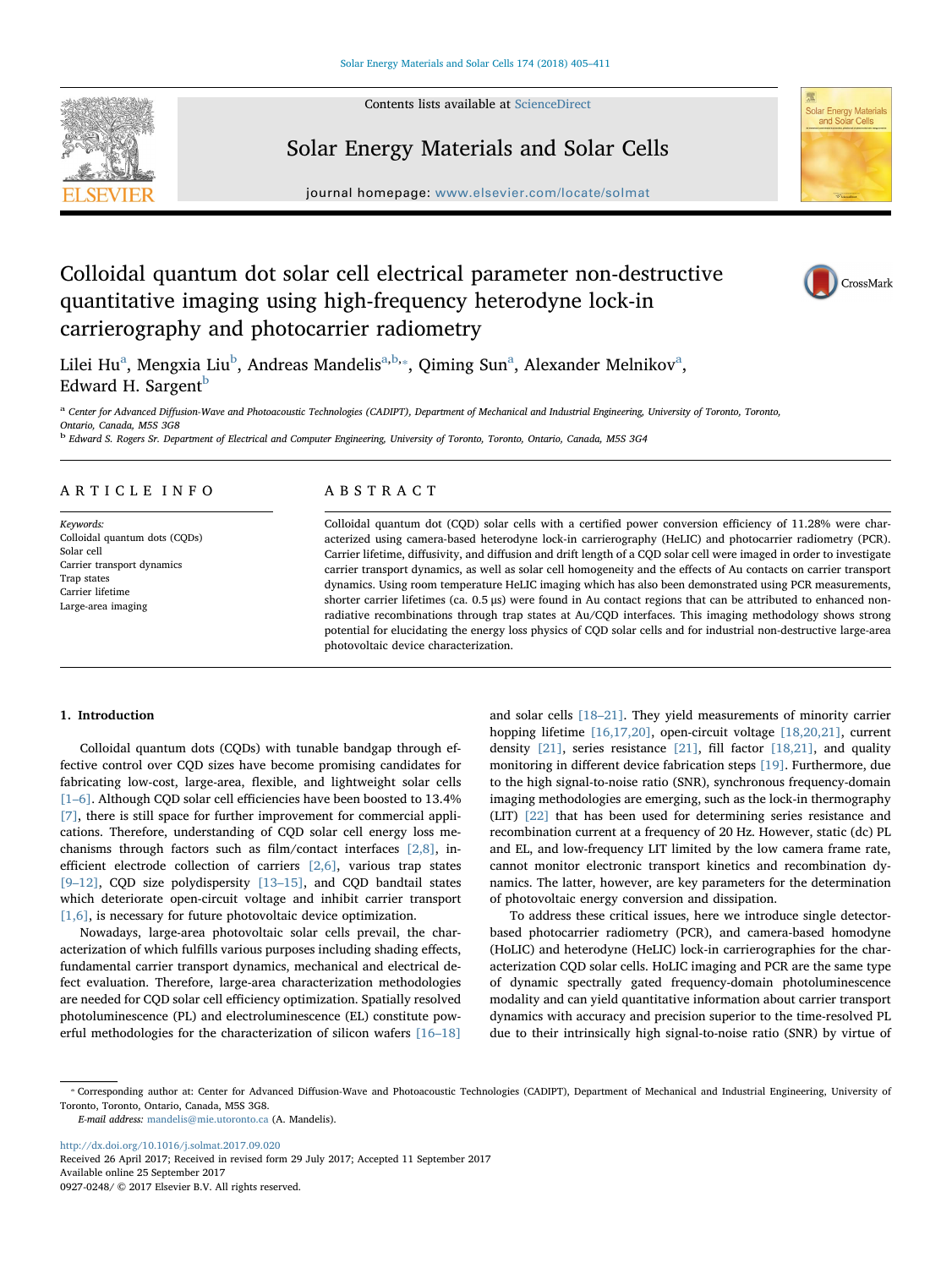lock-in demodulation [\[23,24\].](#page-6-8) HoLIC has advantages as an all-optical non-destructive imaging technique for large-area photovoltaic device imaging, yet it is limited to the low modulation frequency range (< 1 kHz) due to the low frame rates of conventional cameras [\[25\].](#page-6-9) Using a single InGaAs detector, PCR can attain high-frequency characterization (> 100 kHz), however, the fast large-area imaging capability is compromised. Through creating a slow enough beat frequency component, HeLIC overcomes the high-frequency limitation of conventional camera-based optical characterization techniques and the poor SNR at short exposure times associated with high frame rates [\[26\]](#page-6-10) to realize frequency-modulated imaging at more than 100 kHz. Therefore, with higher SNR than dc PL imaging, HeLIC can attain a wide range of frequency-dependent ac carrier diffusion lengths to generate depth-selective/resolved high-frequency imaging of carrier transport parameters in large-scale devices. It should be noted that all three techniques (PCR, HoLIC, and HeLIC) have no low-frequency limitations.

Therefore, to study carrier transport dynamics in CQD solar cells and the effects of CQD layer inhomogeneity (for example, induced at various fabrication stages) and contact/film interface effects on solar cell performance, we combined a J-V model with PCR and HeLIC to quantitatively produce carrier lifetime, diffusivity, and drift and diffusion length images for a high-efficiency CQD solar cell under frequency modulated excitation. This methodology has a strong potential impact on solar cell efficiency optimization and on industrial non-destructive solar cell quality control.

#### 2. Theoretical methods

# 2.1. Solar cell under harmonic excitation

The nature of photocarrier generation, discrete hopping transport, and recombination in CQD-based thin films was found to follow a hopping diffusion transport behavior [\[2,27\]](#page-5-1) under frequency-modulated laser excitation that reveals details of carrier hopping transport dynamics in these photovoltaic materials. Here, in order to extract charge carrier hopping transport dynamics in CQD-based solar cells [Fig. 1\(](#page-1-0)a), light-matter interaction under modulated-frequency excitation is investigated as an extension of conventional current-voltage characterization of CQD solar cells under dc laser excitation [\[2,6,28\]](#page-5-1). Reviewing the CQD solar cell structure in [Fig. 1,](#page-1-0) due to the larger bandgap energy of ZnO than the incident excitation photon energy and the thicker CQD layers than ZnO, charge carriers and excitons are considered to be generated only in CQD layers, thus contributing to the primary current within this type of solar cell. In a manner similar to the carrier hopping transport model under static excitation [\[2\]](#page-5-1), as electrons are injected from CQD layer to the electron-accepting ZnO nanoparticles [\[1\],](#page-5-0) the rate equation for electrons in the CQD layers under dynamic illumination can be written as

<span id="page-1-1"></span>
$$
\frac{\partial \Delta n(x, t)}{\partial t} = \frac{\partial J_e(x, t)}{\partial x} - \frac{\Delta n(x, t)}{\tau} + g(x, t)
$$
(1)

 $\Delta n(x, t)$  is the excess electron density and *J<sub>e</sub>*(*x*, *t*) is the electron current flux;  $\tau$  is the electron carrier lifetime, and  $g(x, t)$  is the carrier generation rate. Considering that the ambipolar diffusion coefficient and mobility,  $J_e(x, t)$  can be further defined by [\[29,30\]](#page-6-11)

$$
J_e(x, t) = D_e \frac{\partial \Delta n(x, t)}{\partial x} + \mu_e E \Delta n(x, t)
$$
\n(2)

where  $D_e$  is the diffusivity,  $\mu_e$  is the mobility, and *E* is the electric field (a constant value given as the difference between the external and intrinsic electric fields), Eq. [\(1\)](#page-1-1) is reduced to a diffusion equation which can be solved using the Green function method and transferred to the frequency domain through a Fourier transformation [\[29\]](#page-6-11). Upon harmonic optical excitation, the photoexcited excess carrier distribution follows the Beer-Lambert Law:

<span id="page-1-0"></span>

Fig. 1. Schematic of CQD solar cell sandwich structure (a), and the corresponding band energy structure (b) that shows the illumination depth profile, the photocarrier density wave distribution and the intrinsic and external electric fields.

$$
g(x, \omega) = \frac{\beta \eta I_0}{2hv} e^{-\beta x} (1 + e^{i\omega t})
$$
\n(3)

where  $\beta$  is the optical absorption coefficient,  $\eta$  is the quantum yield of the photogenerated carriers, and *h* and *ν* are the Plank constant and the frequency of incident photons, respectively.  $I_0$  denotes the incident photon intensity. In the one-dimensional geometry, the boundary conditions at  $x = 0$  and *d*, [Fig. 1](#page-1-0)(b), can be written as functions of surface recombination velocities  $(S_1 \text{ and } S_2 \text{ at } x = 0 \text{ and } x = d, \text{ respectively.})$ and the excess carrier density at the corresponding boundaries.

$$
D_e \frac{\partial \Delta N(x, \omega)}{\partial x}\bigg|_{x=0} = S_1 \Delta N(0, \omega)
$$
\n(4a)

$$
-D_e \frac{\partial \Delta N(x, \omega)}{\partial x}\Big|_{x=d} = S_2 \Delta N(d, \omega)
$$
\n(4b)

<span id="page-1-2"></span>where  $\Delta N(x, \omega)$  is the Fourier transform  $\Delta n(x, t)$ , a carrier-densitywave (CDW). Therefore, the final expression of harmonic excess carriers  $\Delta N(x, \omega)$  can be obtained as follows

$$
\Delta N(x, \omega) = \frac{\eta I_0 \beta}{4h\nu D_e (1 - R_{e1}R_{e2}e^{-2K_e d})[\beta^2 - (Q_0^2 + \sigma_e^2)]} \{ ([(1 + \rho_e) - R_{e1}(1 - \rho_e)] - R_{e1}[(\rho_e - 1) + R_{e2}(1 + \rho_e)]e^{-(K_e + \beta)d})e^{-K_e x} + (R_{e2}[(1 + \rho_e) - R_{e1}(1 - \rho_e)] + [(1 - \rho_e) - R_{e2}(1 + \rho_e)]e^{-(\beta - K_e)d})e^{-K_e(2d - x)} - 2(1 - R_{e1}R_{e2}e^{-2K_e d})e^{-\beta x} \}
$$
(5)

with the following definitions,

$$
\overline{Q_0} = \frac{\mu_e}{2D_e} \overline{E} \left[ \text{cm}^{-1} \right]; \sigma_e = \sqrt{\frac{1 + i\omega\tau}{D_e \tau}} \left[ \text{cm}^{-1} \right]
$$
\n
$$
D = \sqrt{Q^2 + \tau^2} = S.
$$
\n(6a)

$$
R_{ej} = \frac{D_e \sqrt{Q_0^2 + \sigma_e^2} - S_j}{D_e \sqrt{Q_0^2 + \sigma_e^2} + S_j}, j = 1, 2
$$
\n(6b)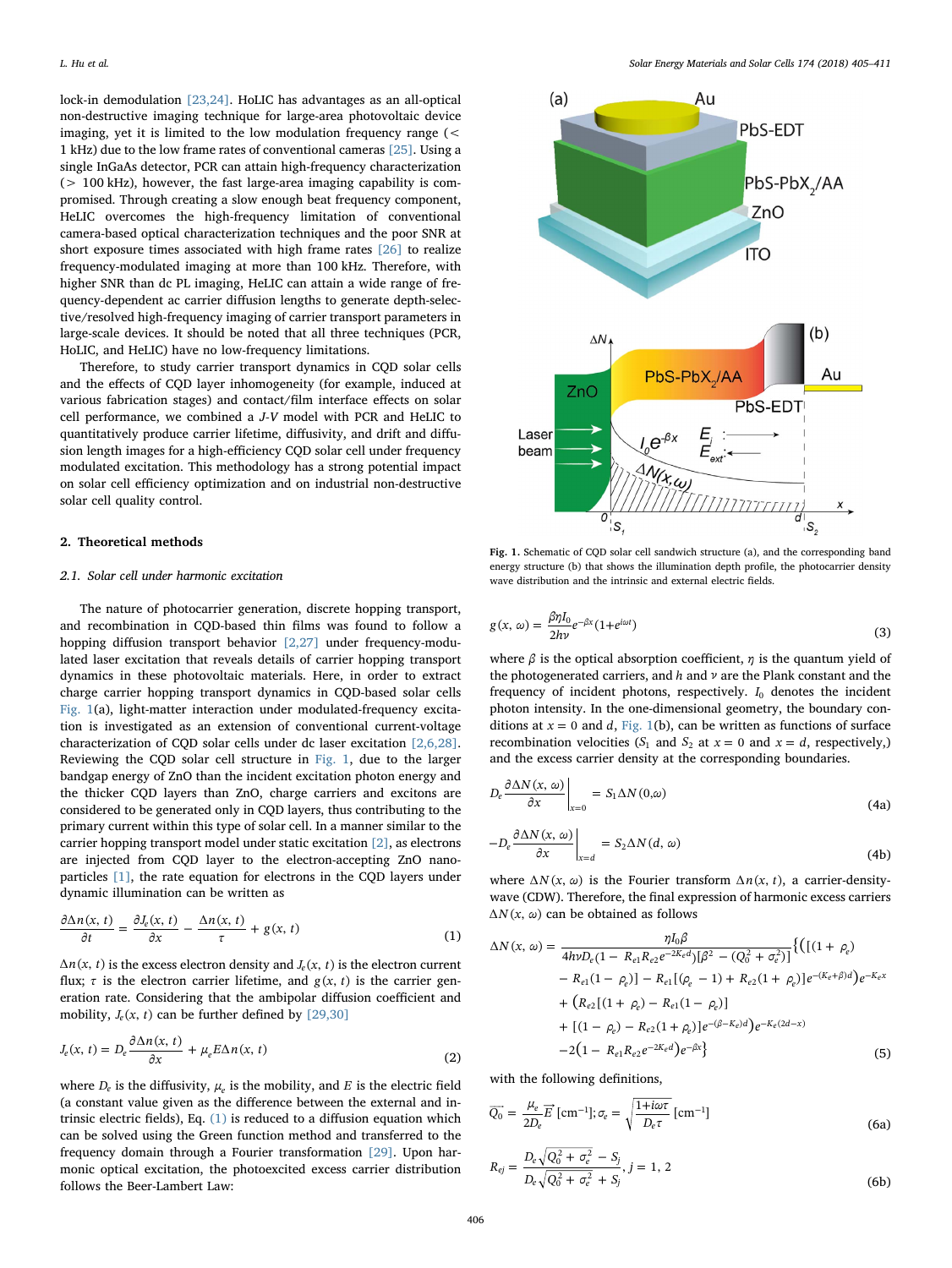$$
K_e = \sqrt{Q_0^2 + \sigma_e^2} - Q_0 \text{[cm}^{-1}\text{]}; \rho_e = \frac{\beta}{K_e} \tag{6c}
$$

As shown in [Fig. 1](#page-1-0)(b), the electric field  $\vec{E} = \vec{E}_i + \vec{E}_{ext}$  ( $E_i > E_{ext}$ ) prevents the spreading of the excess CDW density towards the  $x = d$ terminal of the solar cell. On the contrary, when the net electric field switches its direction it facilitates the spreading of the CDW concentration gradient, resulting in reduced energy barriers. Here, all centration gradient, resulting in reduced energy parriers. Here, all<br>discussion will be based on the condition that  $\vec{E}$  prevents the spreading discussion will be based on the condition that *E* prevents the spreading of the excess electron CDW density, i.e.  $\vec{E}$  and  $\vec{E}_i$  have the same direction, which is a general working condition for traditional solar cells.

#### 2.2. Homodyne and heterodyne lock-in carrierographies

The InGaAs camera based HoLIC and HeLIC methods collect photons from radiative recombination of charge CDWs or excitons in CQD photovoltaic materials and devices. The recombination rate  $(R_R)$  is proportional to the product of the concentration of electrons  $n$  and holes p in the form of  $R_R = knp$  [\[31\]](#page-6-12), where k is a material-dependent constant which can be obtained from the semiconductor's absorption coefficient. Using the CDW  $\Delta N(x, \omega)$  in the frequency domain, the homodyne and heterodyne signals can be modeled through a depth integral of the radiatively recombining free photocarrier densities:

$$
S(\omega) = \int_0^d dx \int_{\lambda_1}^{\lambda_2} \Delta N(x, \omega) [\Delta P(x, \omega) + N_A] F(\lambda) d\lambda \tag{7}
$$

where ∆*P*(*x*, ω) is the excess hole CDW and equals ∆*N*(*x*, ω) according to the quasi-neutrality approximation, i.e. the photogenerated excess electron and hole concentrations are identical across the thin film thickness.  $F(\lambda)$  is an instrumental coefficient that depends on the spectral detection bandwidth  $(\lambda_1, \lambda_2)$  of the near-infrared detector.  $N_A$  is the equilibrium majority carrier concentration determined by material doping resulting from in-air oxidation of our CQD thin films and solar cells. PCR and HoLIC detect at only the fundamental reference frequency term. In comparison, in HeLIC the incident laser excitation is modulated at two different angular frequencies  $\omega_1$  and  $\omega_2$ . Furthermore, HeLIC is tuned to the reference beat frequency  $\Delta \omega = |\omega_2 - \omega_1|$ , so that radiative recombination modulated at other frequencies will be filtered out. The demodulated signal for PCR and HoLIC can be derived using

$$
\Delta N(x, \omega) = \Delta n_0(x) + Y(x, \omega) \exp\{i[\omega t + \varphi(x, \omega)]\}
$$
 (8)

<span id="page-2-0"></span>in which  $Y(x, \omega)$  and  $\varphi(x, \omega)$  are the amplitude and phase of the frequency modulated CDW, respectively, and  $\Delta n_0(x)$  is the corresponding dc component. The final signal expression for PCR and HoLIC is

$$
S_{ho}(\omega) = \int_0^d (2\Delta n_0(x) + N_A) \Delta N(x, \omega) dx
$$
\n(9)

Similarly, the demodulated signal for HeLIC can be derived through

$$
\Delta N(x, \omega) = 2\Delta n_0(x) + Y(x, \omega_1) \exp\{i[\omega_1 t + \varphi(x, \omega_1)]\}
$$
  
+
$$
Y(x, \omega_2) \exp\{i[\omega_2 t + \varphi(x, \omega_2)]\}
$$
 (10)

<span id="page-2-1"></span>Therefore, the expression for the HeLIC signal becomes

$$
S_{he}(\Delta \omega) = \int_0^d \Delta N^*(x, \omega_1) \Delta N(x, \omega_2) dx
$$
\n(11)

where \* denotes complex conjugation and  $\Delta n_0(x)$  is the dc component of the photogenerated excess electron CDW  $\Delta N(x, \omega)$ . It should be noted that the HeLIC phase is very small (on the order of 0.001°) due to the small frequency difference ∆*ω*.

<span id="page-2-4"></span>Ultimately, under low injection levels, i.e.  $2\Delta n_0(x) \ll N_A$ , upon substitution of Eq.  $(5)$  into Eq.  $(9)$ , the final expression of Eq.  $(9)$  after the necessary mathematical manipulations becomes

$$
S_{ho}(\omega) \approx AN_{A} \left[ \frac{B(1 - e^{-dK_{e}}) + C(e^{-dK_{e}} - e^{-2dK_{e}})}{K_{e}} + \frac{D(e^{-d\beta} - 1)}{\beta} \right]
$$
(12)

<span id="page-2-2"></span>Coefficients  $A$ ,  $B$ ,  $C$ , and  $D$  are defined according to Eq. [\(5\),](#page-1-2) as follows,

$$
A = \frac{\eta I_0 \beta}{4h\nu D_e (1 - R_{e1}R_{e2}e^{-2K_e d})[\beta^2 - (Q_0^2 + \sigma_e^2)]}
$$
(13a)

$$
B = [(1+\rho_e) - R_{e1}(1-\rho_e)] - R_{e1}[(\rho_e - 1) + R_{e2}(1+\rho_e)]e^{-(K_e + \beta)d}
$$
(13b)

$$
C = R_{e2}[(1+\rho_e) - R_{e1}(1-\rho_e)] + [(1-\rho_e) - R_{e2}(1+\rho_e)]e^{-(\beta - K_e)d}
$$
(13c)

$$
D = 2(1 - R_{e1}R_{e2}e^{-2K_e d})
$$
\n(13d)

<span id="page-2-3"></span>Correspondingly, when combined with Eq. [\(5\),](#page-1-2) the final expression of Eq. [\(11\)](#page-2-1) is derived as follows

$$
S_{he}(\Delta \omega) = \frac{1}{2\pi} A^*(\omega_1) A(\omega_2) \left\{ -\frac{B^*(\omega_1) B(\omega_2) [e^{-d[K_e^*(\omega_1) + K_e(\omega_2)]} - 1]}{K_e^*(\omega_1) + K_e(\omega_2)} \right\}
$$
  
+ 
$$
\frac{B^*(\omega_1) C(\omega_2) [e^{-d[K_e^*(\omega_1) + K_e(\omega_2)]} - e^{-2dK_e(\omega_2)}]}{-K_e^*(\omega_1) + K_e(\omega_2)}
$$
  
+ 
$$
\frac{B^*(\omega_1) D(\omega_2) [e^{-d[K_e^*(\omega_1) + \beta]} - 1]}{K_e^*(\omega_1) + \beta}
$$
  
+ 
$$
\frac{C^*(\omega_1) B(\omega_2) [e^{-d[K_e^*(\omega_1) + K_e(\omega_2)]} - e^{-2dK_e^*(\omega_1)}]}{K_e^*(\omega_1) - K_e(\omega_2)}
$$
  
+ 
$$
\frac{C^*(\omega_1) C(\omega_2) [e^{-d[K_e^*(\omega_1) + K_e(\omega_2)]} - e^{-2d[K_e^*(\omega_1) + K_e(\omega_2)]}}{K_e^*(\omega_1) + K_e(\omega_2)}
$$
  
- 
$$
\frac{C^*(\omega_1) D(\omega_2) [e^{-d[K_e^*(\omega_1) + \beta]} - e^{-2dK_e^*(\omega_1)}]}{K_e^*(\omega_1) - \beta}
$$
  
+ 
$$
\frac{D^*(\omega_1) B(\omega_2) [e^{-d[\beta + K_e(\omega_2)]} - 1]}{\beta + K_e(\omega_2)}
$$
  
- 
$$
\frac{D^*(\omega_1) C(\omega_2) [e^{-d[\beta + K_e(\omega_2)]} - e^{-2dK_e(\omega_2)}]}{-\beta + K_e(\omega_2)}
$$
  
- 
$$
\frac{D^*(\omega_1) D(\omega_2) [e^{-2\beta d} - 1]}{2\beta}
$$
 (14)

Here *A*\*, *B*\*, *C*\*, and *D*\* are the complex conjugates of A, B, C, and D, respectively, in Eq. [\(13\).](#page-2-2)

Theoretically, it should be noted that as HeLIC detects ac PL modulated at the reference angular frequency ∆*ω*, the axial and radial spatial resolution of HeLIC is also determined by the angular modulation frequency  $\omega$  through the ac diffusion length  $L(\omega)$ 

$$
L(\omega) = \sqrt{\frac{D_e \tau}{1 + i\omega \tau}}
$$
\n(15)

Therefore, shorter *L*( $ω$ ) at higher angular modulation frequencies  $ω$ yields higher spatial resolution in the axial and radial directions for CQD solar cells.

#### 3. Experimental details

*he*

Oleic-acid-capped CQDs and ZnO nanoparticles were synthesized following our previously published method [\[1\]](#page-5-0). As shown in [Fig. 1,](#page-1-0) the CQD solar cells have a sandwich structure of PbS CQDs treated by two different ligands, i.e. PbX<sub>2</sub>/AA (PbX<sub>2</sub>: lead halide, AA: ammonium acetate) and EDT (1, 2-ethanedithiol). ZnO nanoparticles with a thickness of 120 nm were first spin-casted onto an indium tin oxide (ITO) glass, followed by the deposition of 350 nm  $PbX<sub>2</sub>/AA-exchanged$ and 50 nm EDT-exchanged PbS CQDs. Eventually, a 120-nm Au thin film was thermally evaporated on the top as electrodes  $[1]$ . *J-V* characteristics were obtained using a Keithley 2400 source measuring instrument under simulated AM1.5 illumination in a nitrogen environment. The experimental setups for the camera-based HoLIC and HeLIC, as well as for the single detector based PCR, are presented in [Fig. 2](#page-3-0). The PCR system, [Fig. 2](#page-3-0)(a), features an 808 nm laser diode optical source frequency-modulated using a function generator. An optical long-pass filter (Spectrogon LP-1000 nm) is mounted in front of the InGaAs single-element detector to block the excitation laser beam [\[25,26\]](#page-6-9). As shown in [Fig. 2](#page-3-0)(b), HoLIC and HeLIC share the same experimental setup. They feature two laser diode systems and an InGaAs camera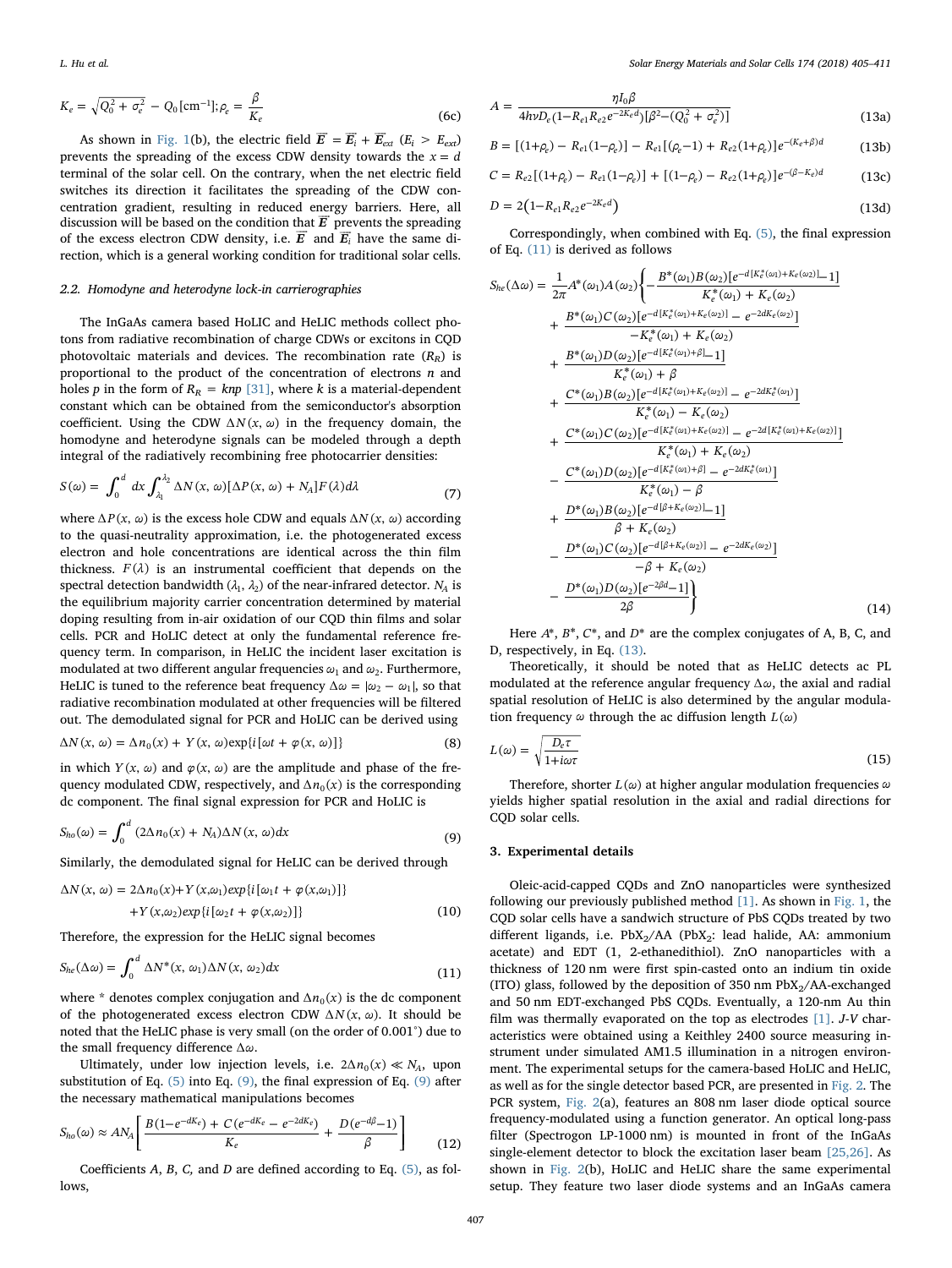<span id="page-3-0"></span>

Fig. 2. Experimental setup for (a) photocarrier radiometry (PCR), and (b) homodyne (HoLIC) and heterodyne (HeLIC) lock-in carrierographies. LST 350 is the Linkam cryogenic stage that allowed maintaining constant temperatures in a range between 77 and 520 K for PCR temperature scans.

rather than a single detector. The NIR InGaAs camera (Goodrich SU320 KTSW-1.7RT/RS170) has 320  $\times$  256 pixel active elements with a bandwidth of 0.9–1.7 µm, 120 fps frame rate, and exposure times between 0.13 and 16.6 ms. The number of camera pixels determines the spatial resolution of both HoLIC and HeLIC imaging techniques. The two diode lasers with the same excitation power deliver a combined mean laser excitation intensity of 1 sun. An optical long-pass filter is also mounted in front of the InGaAs camera to block the excitation laser beam. In order to obtain homogeneous excitation, two optical diffusers are used to minimize the intensity variation across the beam (< 5%). When the two lasers are modulated at the same frequency and in phase, HoLIC imaging is obtained (amplitude and phase images), whereas with slightly different modulation frequencies HeLIC imaging ensues at the beat frequency (amplitude images only). The data acquisition card (NI USB-6259) in [Fig. 2\(](#page-3-0)b) is used to generate a reference signal and external trigger to the camera in an undersampling model [\[25\].](#page-6-9) The frame grabber (NI PCI-1427) is applied to scan images, sixteen of which are captured in one period. For temperature control, a Linkam LST 350 cryogenic stage is used that allows maintaining constant temperature in the range between 77 K and 520 K.

### 4. Results and discussion

[Fig. 3\(](#page-3-1)a) is a photograph of the as-synthesized multilayer CQD solar cell sample (structure shown in [Fig. 1\)](#page-1-0) with metallic Au contacts on the top. The bottom Au contact so labeled in [Fig. 3\(](#page-3-1)a) is connected to an indium tin oxide (ITO) conducting layer. Each golden circle-rectangleshaped region, for example the one circumscribed in a dashed rectangle, represents a complete solar cell structure with top Au contact,

<span id="page-3-1"></span>

Fig. 3. (a) A photograph of the CQD solar cell sample under study, and (b) the corresponding HoLIC image of this solar cell. The dashed-rectangle-circumscribed solar cell A is selected for further studies as shown in [Figs. 4 and 5](#page-4-0). The HoLIC characterization was carried out at 10 Hz. It should be noted that for carrierographic imaging, the sample was flipped over with the top Au contact on the bottom.

while other regions with brown color are without top contact Au deposition. The highest power conversion efficiency (PCE) of this type of solar cell has been certified to be as high as 11.28% [\[1\],](#page-5-0) while device performances vary from sample to sample due to factors such as electrical and mechanical defects introduced during various device fabrication processes, as well as film-inhomogeneity-associated short-circuit effects. As shown in [Fig. 3\(](#page-3-1)b), a HoLIC image of the corresponding solar cell sample in [Fig. 3\(](#page-3-1)a) reveals the charge carrier distribution within an entire solar device, thereby elucidating the influence of the Au electrode on charge carrier transport, and depicting the CQD solar cell inhomogeneity that originates from various defects. Regarding imaging, the CQD solar cell sample was flipped in a mirror reflection configuration to the photograph in [Fig. 3](#page-3-1)(a). With the application of Au contacts in our CQD solar cells, an aluminum thin plate (with a smooth surface that can reflect light) was placed under the CQD solar cell to experimentally eliminate the potential Au-related reflection induced effects on HoLIC and HeLIC images. The HoLIC image in [Fig. 3](#page-3-1)(b) demonstrates the negligible effect of Au-related reflection through the observation that even though identical Au electrodes are seen in [Fig. 3](#page-3-1)(a), several Au-reflection regions exhibit HoLIC amplitudes that are almost the same as their surroundings without deposited Au electrodes. The solar cell contact electrode circumscribed within the dashed rectangle in [Fig. 3\(](#page-3-1)a) and (b) has a PCE of ca. 9%, [Fig. 4,](#page-4-0) and has been further investigated using HeLIC and PCR. As shown in [Fig. 4,](#page-4-0) both forward and reverse current –voltage scans are presented that show very little current-voltage hysteresis of our CQD solar cells.

[Fig. 5](#page-4-1) shows four electron transport parameter images reconstructed from Eq. [\(14\)](#page-2-3) through computational best-fitting of 27 HeLIC amplitude images taken under excitation frequencies ranging from 100 Hz to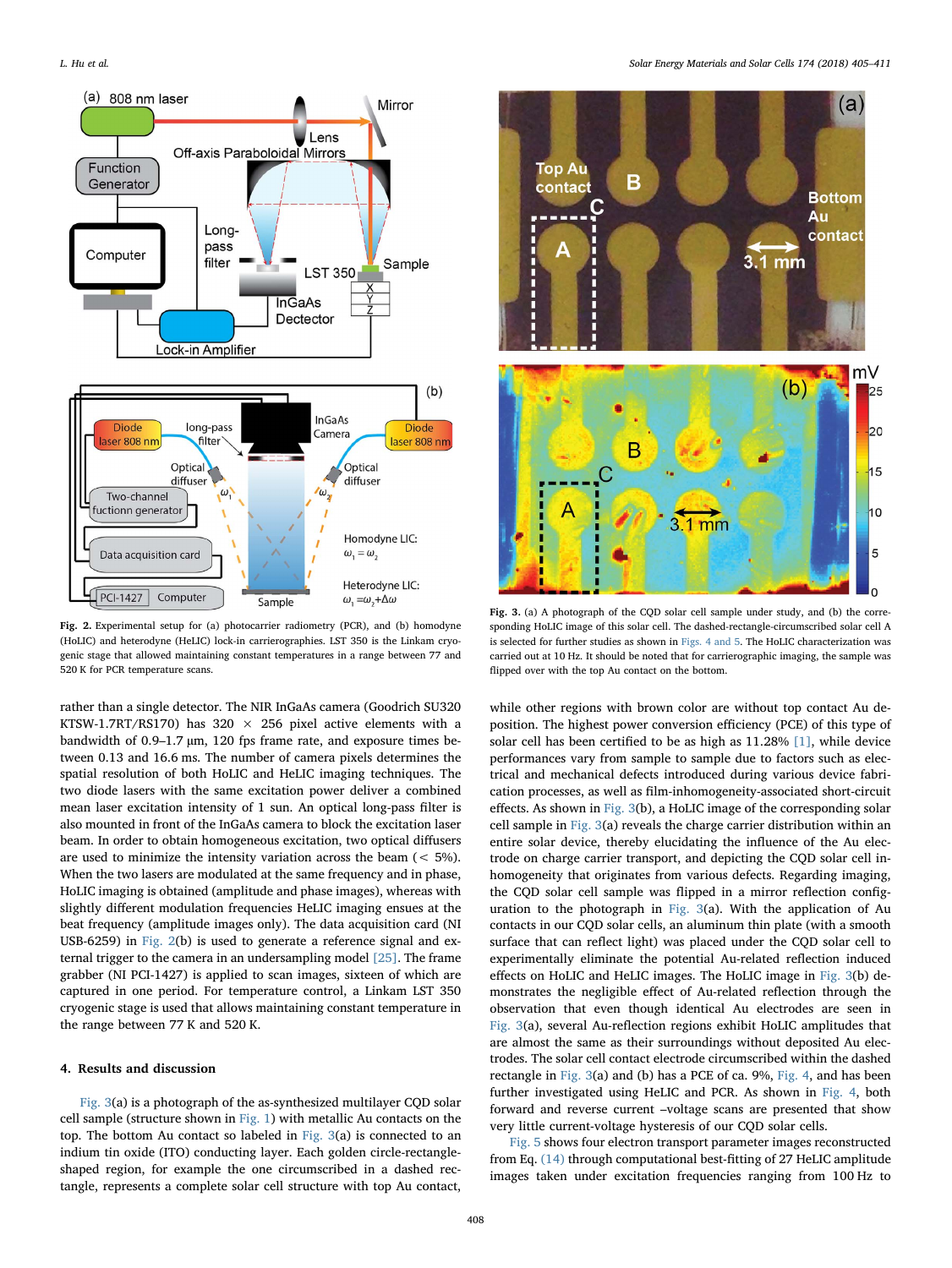<span id="page-4-0"></span>

Fig. 4. Current-density-voltage characteristic of the CQD solar cell shown circumscribed by a dashed rectangle in [Fig. 3\(](#page-3-1)a). Both forward and reverse scans are shown.

<span id="page-4-1"></span>

Fig. 5. Electron carrier lifetime  $\tau$  (a), diffusivity  $D_e$  (b), diffusion length  $L_{diff}$  (c), and drift length  $L_{drif}$  (d) images of the circumscribed CQD solar cell A as shown in [Fig. 3](#page-3-1)(a). The images are reconstructed using heterodyne lock-in carrierography image sequences in the frequency range from 100 Hz to 270 kHz. Eq. [\(14\)](#page-2-3) was used for the extraction of the four parameters that constitute the images.

<span id="page-4-2"></span>Summary of the parameters used for heterodyne lock-in carrierography best-fits to Eq. [\(14\).](#page-2-3)

270 kHz. The distributions of electron lifetime  $\tau$ , diffusivity  $D_e$ , and diffusion  $L_{diff}$  and drift  $L_{drif}$  lengths have been imaged for the solar cell electrode as circumscribed with a dashed rectangle in [Fig. 3](#page-3-1). These results offer insights on the CQD solar cell homogeneity, and on effects of the Au contact associated interface states on carrier transport dynamics. As tabulated in [Table 1,](#page-4-2) other parameters involved in Eq. [\(14\)](#page-2-3) were taken from the literature or measured experimentally. The lifetime image in [Fig. 5](#page-4-1)(a) reveals lower τ values (0.35 μs–0.55 μs) for regions with than those without Au contacts, which can be attributed to the presence of enhanced trap state densities at Au/PbS-EDT interfaces. These trap states act as nonradiative recombination centers, dissipating energy, therefore, diminishing the overall carrier lifetime. These trap state enhancements at the metal/CQD interfaces can be reduced, first through improving the quality of the quantum dots themselves; second, through minimizing the effects of electrode contacts and the metal deposition processes. The CQD quality can be enhanced through surface materials chemistry [\[32,33\]](#page-6-13) and improved synthesis methodologies [\[34,35\].](#page-6-14) For example, surface-passivation ligands with less mismatch to the dot lattice can be chosen [\[36\]](#page-6-15), and solution-processed ligand exchange rather than solid-state exchange [\[1\]](#page-5-0) can be applied and tested for CQD synthesis. Furthermore, although Au deposition was conducted at room temperature through thermal evaporation, using HeLIC imaging we found that in electrode contact-free regions the carrier lifetime also decreases after the thermal evaporation process for Au contact deposition. This is probably due to the surface damage incurred by the observed locally increased temperature and increased atomic collisions during the thermal evaporation process. Therefore, further investigation of the effects of the Au deposition process on CQD quality is recommended in a search for more robust CQD surface-passivation ligands that can endure local high temperature and atomic collisions during the contact deposition process.

In the framework of carrier hopping transport within CQD-based materials and devices, when energy disorder does not exceed the room temperature thermal energy kT, the character of carrier diffusion in CQD thin films can be treated as random which validates the mobility  $\mu_e$ approximation using a three-dimensional random walk theory [\[37\],](#page-6-16) i.e.

<span id="page-4-3"></span>
$$
\mu_e = \frac{eL_{\text{diff}}^2}{kT n_{hop}} \frac{1}{\tau} \tag{16}
$$

where  $n_{hop}$  is the average total number of the interdot hopping events an electron experiences before recombining radiatively or non-radia-tively. Eq. [\(16\)](#page-4-3) shows that  $\mu_e$  increases with decreasing  $\tau$ . Considering the hopping Einstein relation [\[2\]](#page-5-1)

$$
D_e = \frac{\mu_e kT}{\exp\left(-\frac{E_a}{kT}\right)e}
$$
\n(17)

in which  $E_a$  is the hopping activation energy, it can be seen that  $D_e$  also increases with decreasing  $\tau$ , a fact mirrored in the diffusivity image of [Fig. 5](#page-4-1)(b) which shows that the Au region possesses higher  $D_e$ . As for charge carriers, Eq. [\(16\)](#page-4-3) predicts an electron diffusion length on the order of  $10^2$  nm that demonstrates the validity of diffusion length  $L_{diff}$ values in the image of [Fig. 5\(](#page-4-1)c) with higher  $L_{diff}$  in the Au regions. Although  $\tau$  is lower in the Au regions,  $\mu_e$  is expected to be higher using the random walk model, therefore, a tradeoff between lifetime and mobility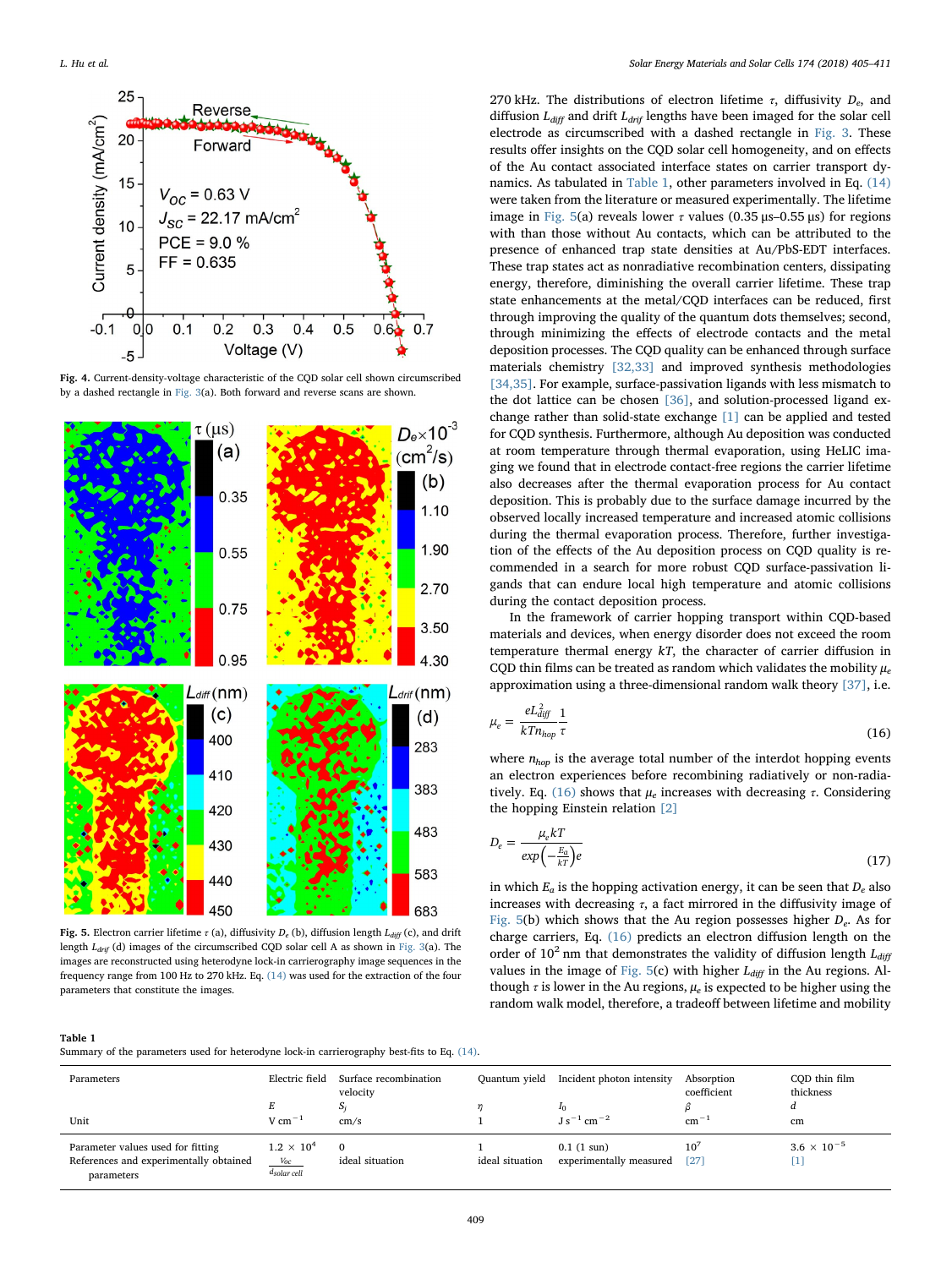<span id="page-5-2"></span>

Fig. 6. PCR amplitude (a) and phase (b) of solar cell A shown circumscribed by a dashed rectangle in [Fig. 3](#page-3-1)(a) at three temperatures. The best-fitting curves are obtained using Eq. [\(12\).](#page-2-4)

results in higher drift length  $L_{drif}$  values as shown in [Fig. 5\(](#page-4-1)d). It should be noted that  $\mu_e$  cannot be measured directly using this model. Although different regions in the HoLIC and HeLIC images exhibit amplitude contrast, the carrier transport parameters are not determined or affected by the absolute PL emission amplitude values of the solar cell. However, as further elaborated below, the "knee" frequency in [Fig. 6,](#page-5-2) at which the PCR (same for HeLIC imaging) amplitudes start to decrease drastically, bears direct relationship to the carrier lifetime and other carrier transport parameters. The dynamic nature of the LIC and PCR techniques where quantitative information is extracted from the frequency response of the signals rules out any effects of Au-related reflection fluctuations across the surface on carrier transport parameter image construction and measurements.

PCR based on a single detector can be used for single spot measurements with a laser beam diameter of 3 mm which is the area of the circular tip of a single solar cell electrode as shown in [Fig. 3.](#page-3-1) PCR amplitude and phase frequency scans on solar cell A in [Fig. 3](#page-3-1) are shown in [Fig. 6\(](#page-5-2)a) and (b), respectively. They resemble the HeLIC amplitude signal dependence on modulation frequency. As shown in [Fig. 6](#page-5-2)(a), due to the reduced carrier-phonon interactions at low temperatures and a concomitant increase in the radiative emission rate accomplished by a decrease in the nonradiative decay rate, the PCR amplitude increases greatly at low temperatures. Correspondingly, higher carrier lifetimes at low temperatures yield an increased PCR phase lag compared to that at higher temperatures. The "knee" of a typical PCR amplitude and phase occurs at a frequency  $f \sim 1/2\pi\tau$ , reflecting a direct estimate of

#### <span id="page-5-3"></span>Table 2

Summary of carrier lifetimes for three solar cell spatial regions in [Fig. 3](#page-3-1)(a). A single InGaAs photodetector PCR was used for lifetime extraction through best-fitting the experimental data to Eq. [\(12\).](#page-2-4)

| Sample | Lifetime $(\mu s)$ |       |       |
|--------|--------------------|-------|-------|
|        | 100 K              | 200 K | 293 K |
| A      | 17.07              | 0.43  | 0.30  |
| B      | 5.66               | 0.36  | 0.24  |
| C      | 26.35              | 8.05  | 0.30  |

carrier lifetime. The best-fitted carrier lifetimes using Eq. [\(12\)](#page-2-4) at different temperatures for solar cells A and B, as well as in the region C without Au electrode contact shown in [Fig. 3](#page-3-1), are tabulated in [Table 2](#page-5-3). It is observed that carrier hopping lifetimes increase with decreasing temperature, indicating the phonon-assisted carrier hopping transport behavior of CQD-based materials and devices [\[2,6,25,27,38\]](#page-5-1). Carrier lifetime characterization using PCR further demonstrates that contact with the Au electrode diminishes the carrier hopping lifetime. For region C without Au contact, lifetimes significantly increase at low temperatures of 200 K and 100 K to 8.05 and 26.35 μs, respectively. Our J-V characteristics yield PCEs of solar cell B (8.4%) lower than that of A (9.0%), which is consistent with the lower lifetime of solar cell B when compared with A at all temperatures.

As a result, the PCR, HoLIC, and, especially, HeLIC technique can be very useful in solar cell manufacturing. For example, HeLIC can conduct fast, nondestructive, and contactless monitoring of in-line solar cell substrate and device homogeneity, providing qualitative information about product quality and entire surface image contrast dominated by the carrier lifetime distribution across the surface. Through more detailed analysis of multi-frequency image sets, large-area quantitative imaging of solar cell transport parameters associated with photovoltaic electrical properties can be reconstructed for more specific quality control of solar-cell products. Such photovoltaic parameter images are useful for further solar-cell efficiency optimization from materials screening to device processing and manufacturing method optimization in industry.

# 5. Conclusions

Fundamental carrier transport parameters and their distribution in CQD solar cells have been investigated for device PCE optimization purposes using HoLIC, HeLIC, and PCR as emerging dynamic quantitative interface non-destructive imaging methodologies, showing great potential for fundamental photovoltaic optoelectronic transport studies and industrial in-line or off-line manufactured large-area solar cell device characterization. Specifically, it was demonstrated that, compared with regions without Au contact, enhanced trap state density at the Au/ CQD interface results in shorter electron carrier lifetime (ca. 0.5 μs), and higher diffusivity (ca.  $4 \times 10^{-3}$  cm<sup>2</sup>/s), parameters that yield longer diffusion and drift lengths within the framework of a random walk hopping transport model.

# Acknowledgements

The authors are grateful to the Natural Science and Engineering Research Council of Canada (NSERC) for a Discovery grant to A.M., and to the Canada Research Chairs Program.

# References

- <span id="page-5-0"></span>[1] [M. Liu, O. Voznyy, R. Sabatini, F.P.G. de Arquer, R. Munir, A.H. Balawi, X. Lan,](http://refhub.elsevier.com/S0927-0248(17)30509-3/sbref1) [F. Fan, G. Walters, A.R. Kirmani, S. Hoogland, F. Laquai, A. Amassian, E.H. Sargent,](http://refhub.elsevier.com/S0927-0248(17)30509-3/sbref1) Hybrid organic-inorganic inks fl[atten the energy landscape in colloidal quantum dot](http://refhub.elsevier.com/S0927-0248(17)30509-3/sbref1) [solids, Nat. Mater. 16 \(2016\) 258](http://refhub.elsevier.com/S0927-0248(17)30509-3/sbref1)–263.
- <span id="page-5-1"></span>[2] [A. Mandelis, L. Hu, J. Wang, Quantitative measurements of charge carrier hopping](http://refhub.elsevier.com/S0927-0248(17)30509-3/sbref2)